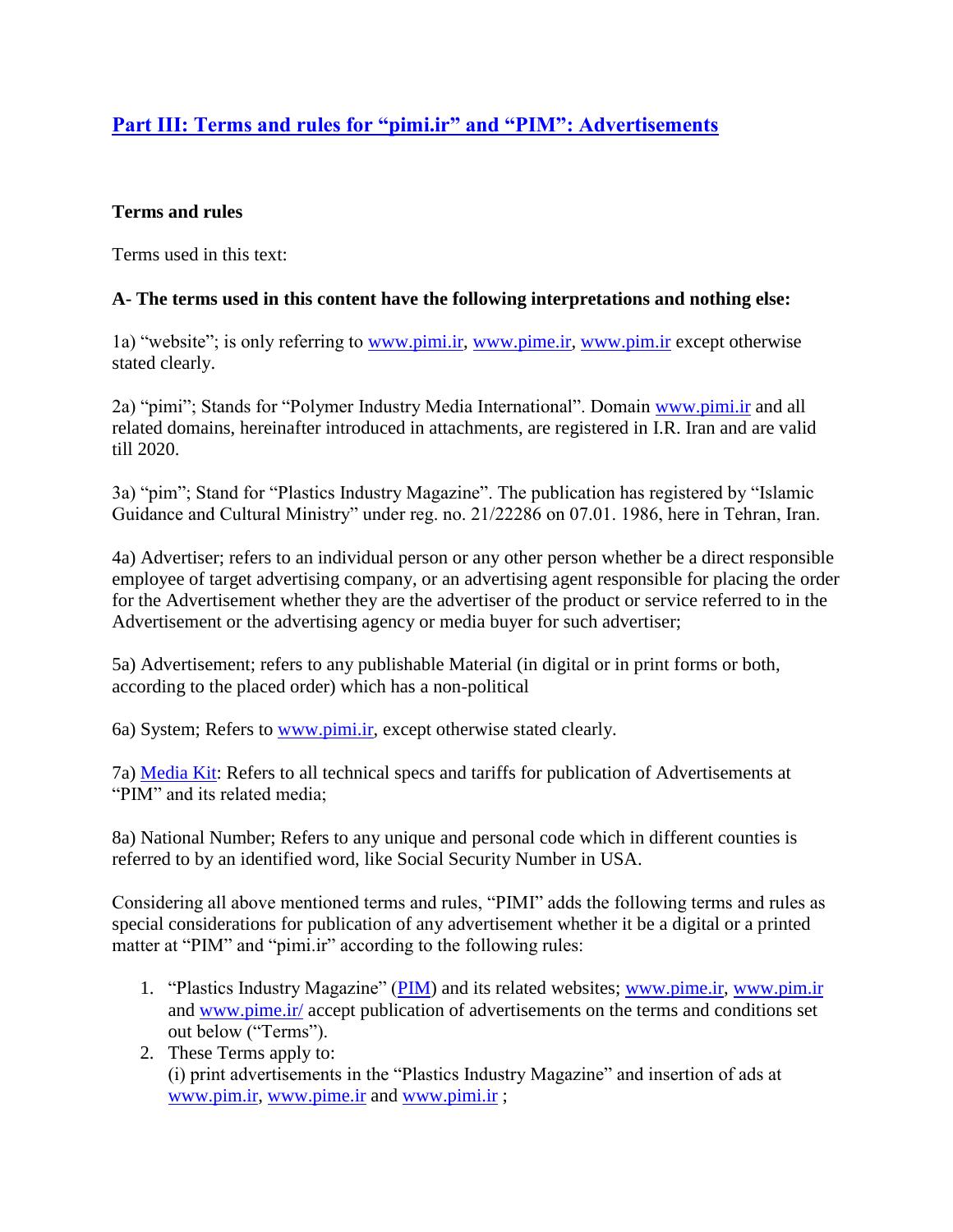(ii) online advertisements on "PIM" and its related websites [www.pime,](http://www.pime/) [www.pim.ir,](http://www.pim.ir/) and [www.pimi.ir](http://www.pimi.ir/)

3. By placing an order, the Advertiser accepts and agrees to be bound by these Terms, Rules and Conditions in full.

## **B- Content and Delivery of Advertisements**

- 4. Materials for an Advertisement must be provided not later than the deadline specified in the appropriate ["Media Kit"](http://pimi.ir/media-kit/) and, in accordance with the Website technical specification;
- 5. "PIMI.IR" may, without any responsibility to the Advertiser, reject, cancel or require any Advertisement to be amended that it considers unsuitable or contrary to these Terms and remove, not print, suspend or change the position of any such Advertisement. "PIMI.IR" may refuse to publish any Advertisement for any Advertiser who has not paid any sums due for any advertising in any of "PIM" media;. The Advertiser will remain responsible for all outstanding charges.
- 6. The publication of an Advertisement by "PIMI.IR" does not mean that "PIMI.IR" accepts the Advertisement has been provided in accordance with these Terms or that "PIMI.IR" has waived its rights under these Terms.
- 7. The Advertiser guarantees to "PIMI.IR" that: (i) any information supplied in connection with the Advertisement is accurate, complete, true and not misleading;

(ii) it has obtained the consent of any living person whose name or image (in whole or in part) is contained in any Advertisement;

(iii) the Advertisements are legal, decent, honest and truthful, are not contrary to the provisions of any applicable law, regulation of IRI and international copyright's rules and other globally accepted rule of thumbs for publication of advertisements, also are not libellous or obscene and do not infringe the rights of any person (including any person's intellectual property rights); (iv) the Advertisement will not be prejudicial to the image or reputation of any "PIM" media, and will not contain anything with "PIMI.IR" in good faith considers to be offensive or therwise inappropriate;

(v) all Advertisements submitted for publication online will be free of any suspicious bugs and… , and no Advertisement will cause an adverse effect on the operation of the Website(s).

8.Where the Advertiser is an advertising agency or media buyer, the Advertiser guarantees that it is authorised by the main advertiser of a product or service to place the Advertisement with "PIM" and "PIMI.IR" and the Advertiser will compensate "PIM" and "PIMI.IR" for any claim made by such advertiser against "PIMI.IR".

### **C- Payment**

9. All Advertisements are accepted on the basis that they will be paid for at the applicable rates set out in the applicable rates defined in ["Media Kit"](http://pimi.ir/media-kit/) on the date of publication.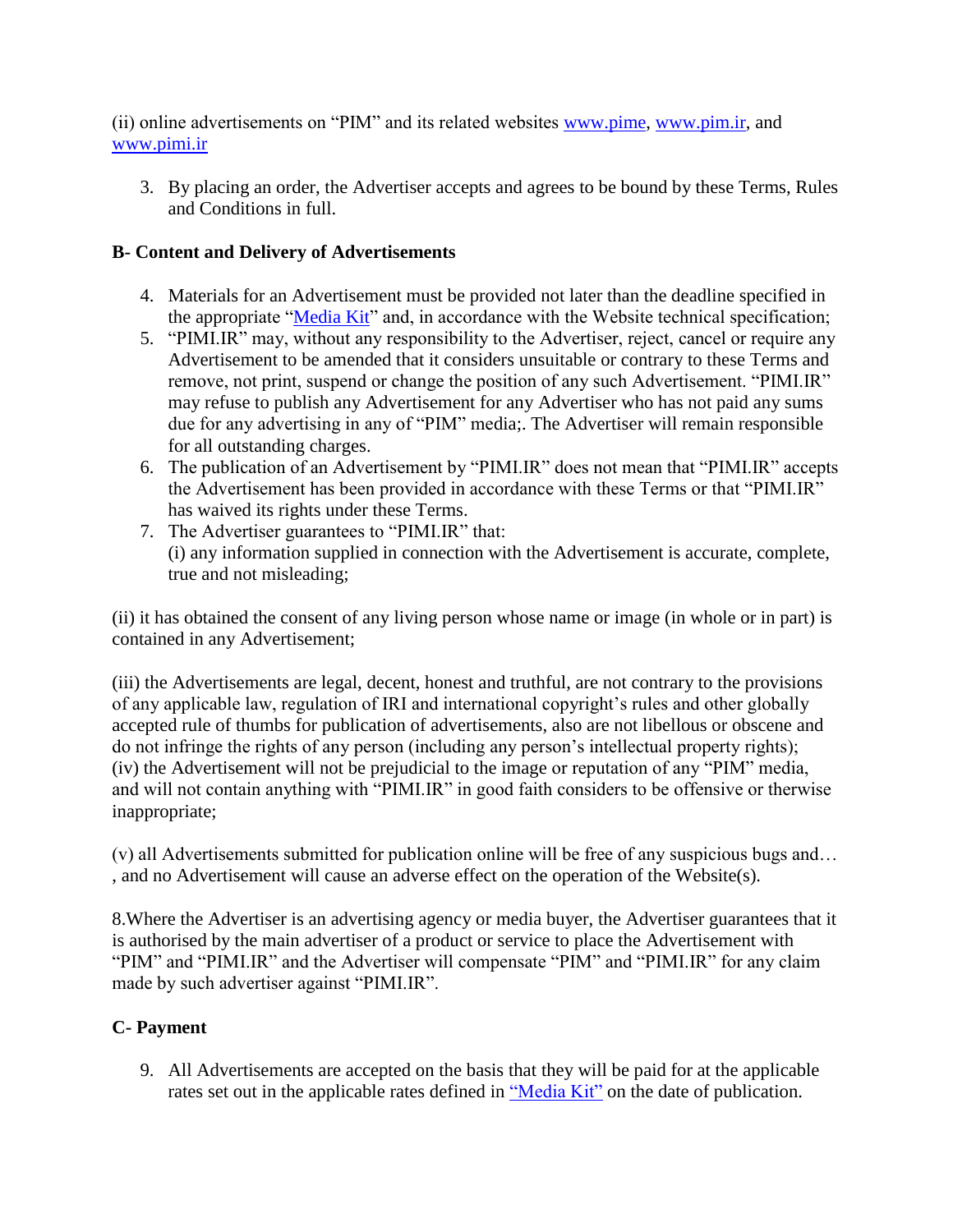"PIMI.IR" may change its rates at any time by publishing the modified rates at "Media Kit". Any changes to the rates will take effect immediately. However, any changes to the applicable rates will not apply to any orders made prior to the date of such change.

- 10. All sums payable to "PIM" and "PIMI.IR" should be made in accordance with "PIM" and "PIMI.IR" invoiced guidelines;
- 11. The Advertiser acknowledges and agrees that discrepancies of up to 10% regarding the number of impressions served are common due to a variety of technical reasons. In the event of any disagreement regarding the number of impressions served, the Advertiser agrees that the figures provided by "PIMI.IR"'s applicable third party provider will be final and binding.
- 12. "PIMI.IR" and its service providers will only use any Advertiser Data solely in relation to the Advertiser's particular advertising campaign. All such Advertiser Data collected by "PIMI.IR" will be treated as the confidential information of the Advertiser and will not be disclosed by "PIMI.IR" to any third party (other than "PIMI.IR"'s service providers for the purpose of "PIMI.IR" complying with its obligations under these Terms) without the consent of the Advertiser. In no event will any Advertiser Data be combined with information collected from other sources, except where the Advertiser has agreed otherwise.
- 13. The Advertiser may implement its own brand safety measures and site filters in addition to the default brand safety measures provided by "PIMI.IR". Any such additional brand safety measures and filters implemented by the Advertiser shall operate by blocking the relevant ad from appearing on the relevant site after it has been served by "PIMI.IR" and will therefore not affect the number of impressions deemed to have been served in any campaign period.

#### **D- Quality measures**

- 14. "PIMI.IR" accepts no responsibility for any interruption or delay the Advertiser experiences in delivering any Advertisement copy to "PIMI.IR" or any loss or damage to any Advertisement copy or any other materials. The Advertiser guarantees that it has retained sufficient quality and quantity of all materials supplied to "PIMI.IR".
- 15. "PIM" and related media are responsible only to the quality of the Materials which have been processed based on the technical specifications described in ["Media Kit"](http://pimi.ir/media-kit/)
- 16. "PIMI.IR" shall use its reasonable endeavours to reproduce Advertisements as provided by the Advertiser but cannot guarantee that the Advertisement will be of the same quality.
- 17. "PIMI.IR" will not be responsible for any additions to, changes in, deletions from, delays in publication or withdrawal of any Advertisements required by any authority having responsibility for the regulation of online or press advertising governed by IRI
- 18. "PIMI.IR" cannot guarantee the time, dates and/or position of Advertisements and all such decisions will be at the sole discretion of "PIMI.IR". However, "PIMI.IR" will use reasonable efforts to comply with the wishes of the Advertiser.
- 19. If a booked Advertisement is not published at all solely due to a mistake on "PIMI.IR"'s part, "PIMI.IR" will try to offer an alternative publication date(s). If the alternative date(s) is not accepted, the original booking will be cancelled and the Advertiser shall be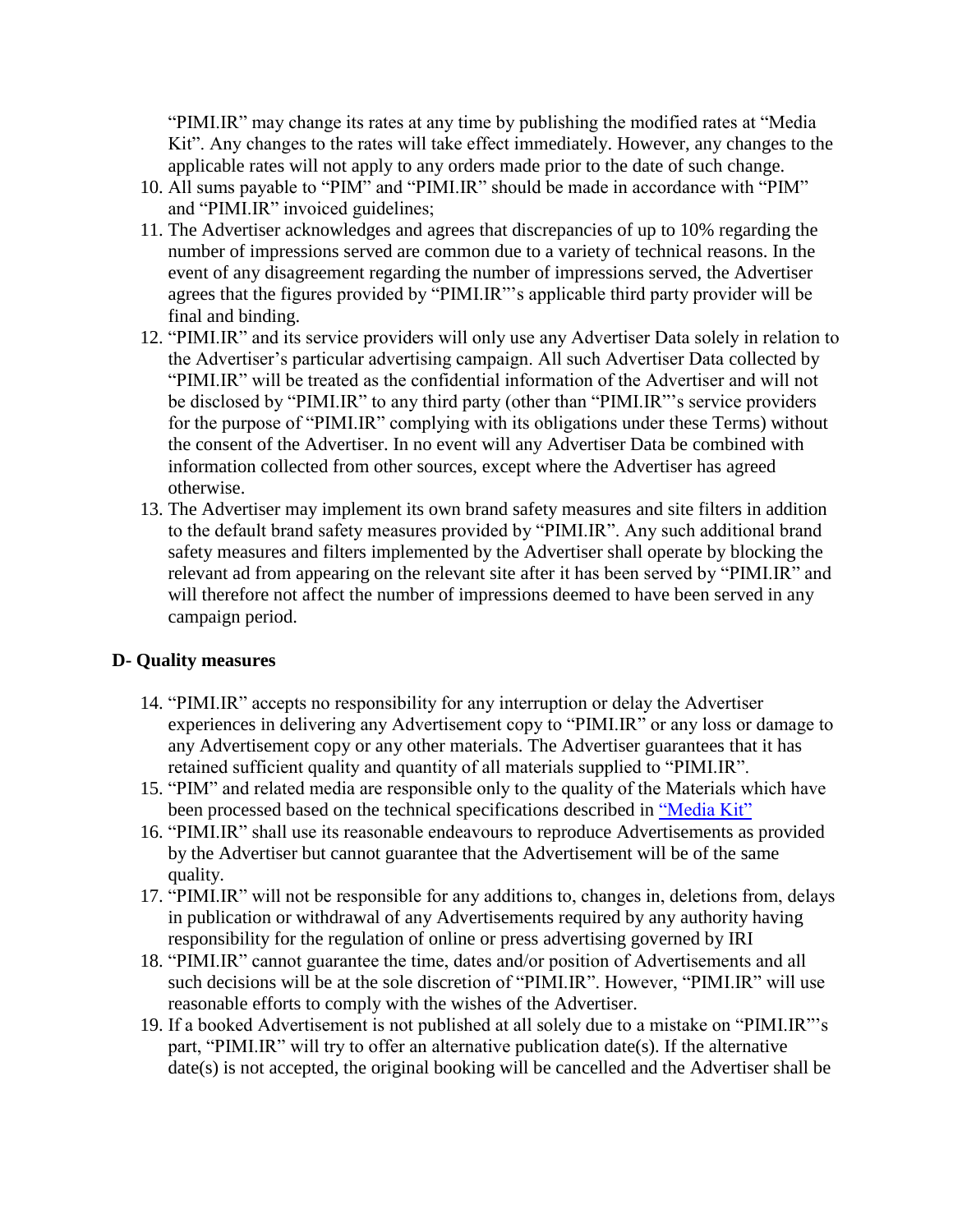entitled to a full refund if the Advertiser has paid in advance for the Advertisement. This shall be the Advertiser's sole remedy for failure to publish the advertisement.

- 20. If the Advertisement as reproduced by "PIMI.IR" contains a substantial error solely due to a mistake on "PIMI.IR"'s part, "PIMI.IR" shall, on request, re-publish the Advertisement at no additional cost to the Advertiser. "PIMI.IR" shall not be responsible for repetition of errors and it is the Advertiser's responsibility to inform "PIMI.IR" of any errors and provide any necessary assistance to "PIMI.IR" to prevent a repeat of the error.
- 21. "PIMI.IR" shall not be responsible, under any circumstances, for any loss of profit, loss of opportunity, loss of goodwill, loss of anticipated saving, loss of revenue and/or any other loss which happens as a side effect of the main loss suffered by the Advertiser or any loss which could not be contemplated by "PIMI.IR" and the Advertiser, and "PIMI.IR"'s maximum total liability for any loss or damage arising out of or in relation to any Advertisement whether in contract, tort or otherwise shall not exceed the total amount of the charges for the relevant Advertisement actually paid by or on behalf of the Advertiser.
- 22. In respect of Advertisements on the Websites, "PIMI.IR" does not guarantee continuous, uninterrupted access by users of the Websites but will use reasonable efforts to provide this.

#### **E- Liability of the Advertiser**

- 23. The Advertiser will fully reimburse "PIMI.IR" for all claims, losses or expenses arising as a result of any breach or failure to perform of any of these Terms and/or the use or publication of the Advertisement by "PIMI.IR" in accordance with these Terms.
- 24. "PIMI.IR" owns the copyright in all Advertisements written or designed by it or on its behalf.
- 25. The Advertiser grants "PIMI.IR" the right (free of charge) to use such of the Advertiser's names, trade marks and/or logos as "PIMI.IR" may consider necessary for the purposes of publishing the Advertisements;

### **F- Cancellation policy**

- 26. The cancellation period for an Advertisement varies according to the publication. The Advertiser should refer to the relevant **["Media Kit".](http://pimi.ir/media-kit/)** The Advertiser may cancel an Advertisement provided that notice in writing is received by "PIMI.IR" within the relevant cancellation period. In respect of Advertisements on the Websites, the minimum notice period for cancellation by the Advertiser is 30 days unless agreed otherwise. Please send notice of your intention to cancel to the person who made your booking. Cancellation will only be effective on confirmation of receipt of your notice.
- 27. If the Advertiser is insolvent or bankrupt or is otherwise in breach of these Terms, "PIMI.IR" may treat the order as cancelled.

### **G- General**

28. A person who is not a party to these Terms has no rights to rely upon or enforce any of these Terms.